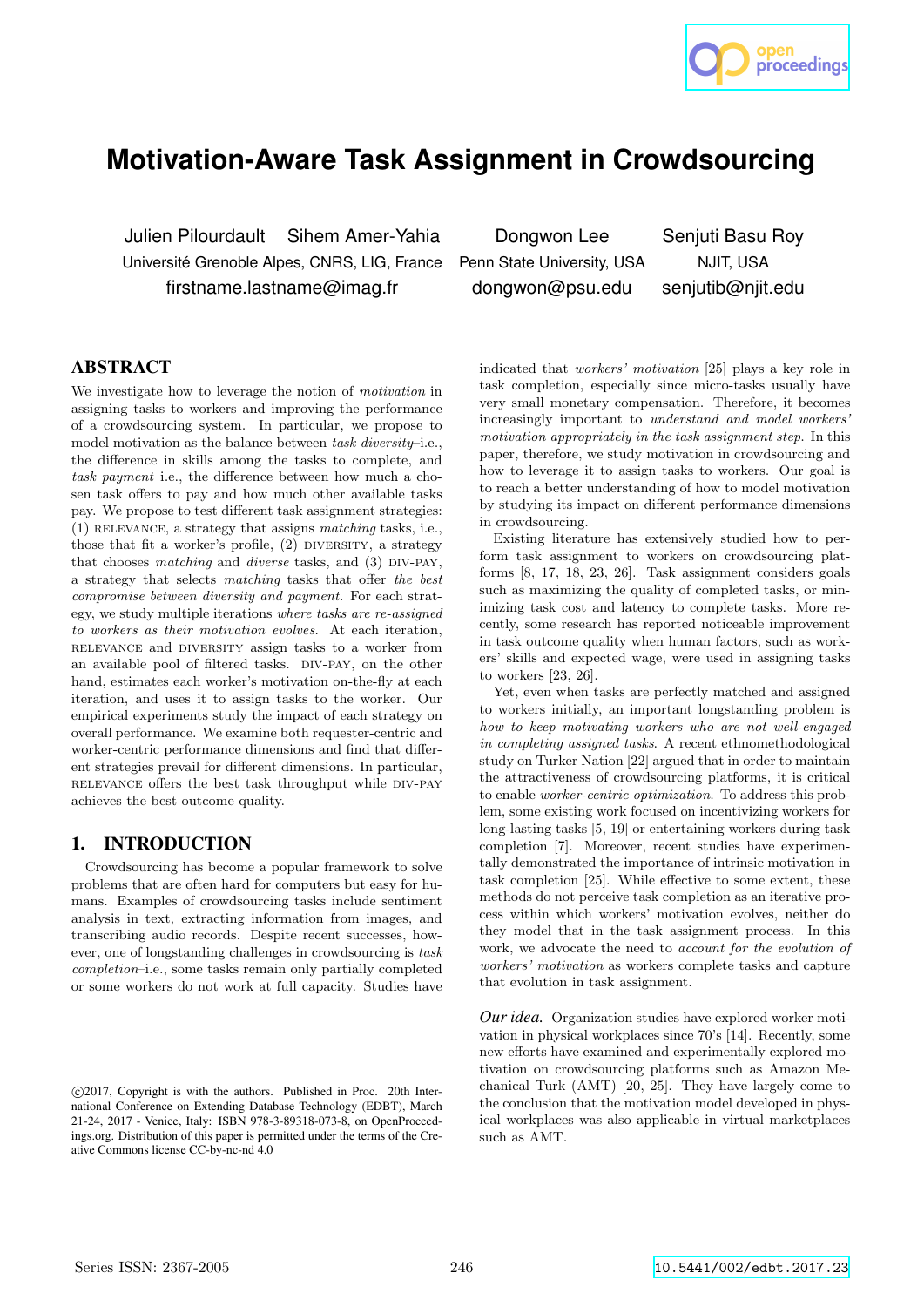Modeling workers' motivation is not obvious. While some workers may be driven by fun and enjoyment, others may look to advance their human capital, or increase their compensation. In fact, there are more than 13 factors that could be used to model motivation according to [20] (e.g., task payment, task diversity, task autonomy, task identity, human capital advancement, pastime). In addition, in a given session, a worker's motivation for a task may also depend on tasks that she has already completed and on other available tasks. In this work, as a first attempt to model workers' motivation and account for it in task assignment, we decided to focus on two factors: (1) task diversity, that is akin to skill variety, and (2) task payment. We believe that these two factors are good representatives of the spectrum of factors. Other factors will be examined in future.

Our formalization is grounded in the theory of work redesign [14]. The choice of diversity and payment allows us to clearly distinguish between "intrinsic" factors (e.g., how interested a worker is in the task's content) and "extrinsic" factors (e.g., how much the task pays). We can therefore use our formalization to verify which of intrinsic or extrinsic factors influence a worker's performance during task completion. Our formalization serves as a basis to define the motivation-aware task assignment (Mata) as a constrained optimization problem. Specifically, given a set of available tasks and a set of workers who are not working at full capacity, we identify which tasks are to be re-assigned to which worker, considering the worker's motivation. The worker-centric and adaptive nature of our problem make it novel. Indeed, while learning workers' skills in a crowdsourcing platform has been addressed before (e.g., [23]), leveraging those factors on-the-fly in a task assignment has not been addressed. There also exists a range of studies on online (iterative) task assignment but they consider only quality [8, 17, 18, 29] or budget and deadlines [11] in their objective. In fact, they rely on measuring the effectiveness of workers (e.g., in terms of accuracy [8, 29]) to adapt their assignment policy and do not consider the motivation of workers.

In contrast, our work considers motivation as a first-class factor in the objective function. Hence, none of the techniques proposed in the previous studies are applicable to our problem. To the best of our knowledge, our work is the first to propose to periodically revisit task assignment to workers by modeling and monitoring their motivation.

*Our contributions.* We propose to first formalize motivation factors that directly affect task completion. We then define our motivation-aware task assignment problem (Mata). We show that Mata is NP-hard using a reduction from the maximum dispersion problem (MaxSumDisp) [6, 10, 16, 24]. To solve our problem and isolate the effect of different dimensions on workers' motivation, we design and compare three task assignment strategies: (1) RELEVANCE, a strategy that chooses tasks that  $match$  a worker's profile,  $(2)$  DIVERsity, a strategy that chooses matching and diverse tasks, and  $(3)$  DIV-PAY, a strategy that selects matching tasks with the best compromise between diversity and payment.  $\Box$ pay requires to observe workers as they complete tasks, estimate their motivation dynamically, and suggest the next

most appropriate tasks. DIV-PAY is a  $\frac{1}{2}$ -approximation algorithm that uses a solution from the maximum diversification problem (MaxSumDiv), a general case of MaxSumDisp.

For each strategy, we study multiple iterations where tasks are re-assigned to workers. In order to compare our strategies, we develop a framework to hire workers from AMT and monitor them during task completion. In order to examine the effect of task diversity, we select 158, 018 micro-tasks released by CrowdFlower. Those tasks belong to 22 different kinds ranging from tweet classification to extracting information from news and assessing the sentiment of a piece of text. We measure common requester-centric dimensions such as task throughput (i.e., the number of tasks completed in multiple iterations per unit of time) and outcome quality with respect to a ground truth. We also measure dimensions that are considered both requester-centric and workercentric, namely, worker retention (i.e., the number of workers who completed tasks) and payment. Worker motivation is measured as a worker-centric dimension.

Our empirical validation shows that different strategies prevail for different dimensions. RELEVANCE outperforms both DIV-PAY and DIVERSITY on task throughput and worker retention. However, DIV-PAY outperforms the other strategies on outcome quality. Workers completed more tasks and stayed longer when they were assigned tasks with RELEvance. That could be explained by the fact that very little context switching is required from workers in the case of relevance (since tasks are both relevant to the worker's profile and are potentially very similar to each other). DIversity, on the other hand, is slightly inferior to DIV-PAY. That leads to the conclusion that diversity alone is not satisfactory as workers also pay attention to payment. The fact that div-pay achieves the best outcome quality proves the need to actively monitor workers' motivation and incorporate it in task assignment. *Indeed, even if they are faster* at completing similar tasks and stay longer in the system when tasks are relevant and not diverse, workers provide a higher-quality outcome for tasks that optimize their motivation, i.e., those chosen to achieve a balance between diversity and payment. This confirms the need for worker-centric and adaptive approaches in crowdsourcing.

*Paper organization.* Section 2 formalizes the problem of motivation-aware crowdsourcing. Section 3 describes our three task assignment strategies. Section 4 reports performance results. Section 5 contains the related work. Finally, Section 6 summarizes our findings and their implications, and discusses possible future directions.

## 2. DATA MODEL AND PROBLEM

In this section, we first describe our model for tasks and motivation factors. Then, we formalize the motivation-aware task assignment problem. Table 1 summarizes important notations used throughout the paper.

## 2.1 Tasks and Workers

We consider a set of tasks  $\mathcal{T} = \{t_1, \ldots, t_n\}$ , a set of workers  $W = \{w_1, \ldots, w_p\}$  and a set of skill keywords  $S =$  $\{s_1, \ldots, s_m\}.$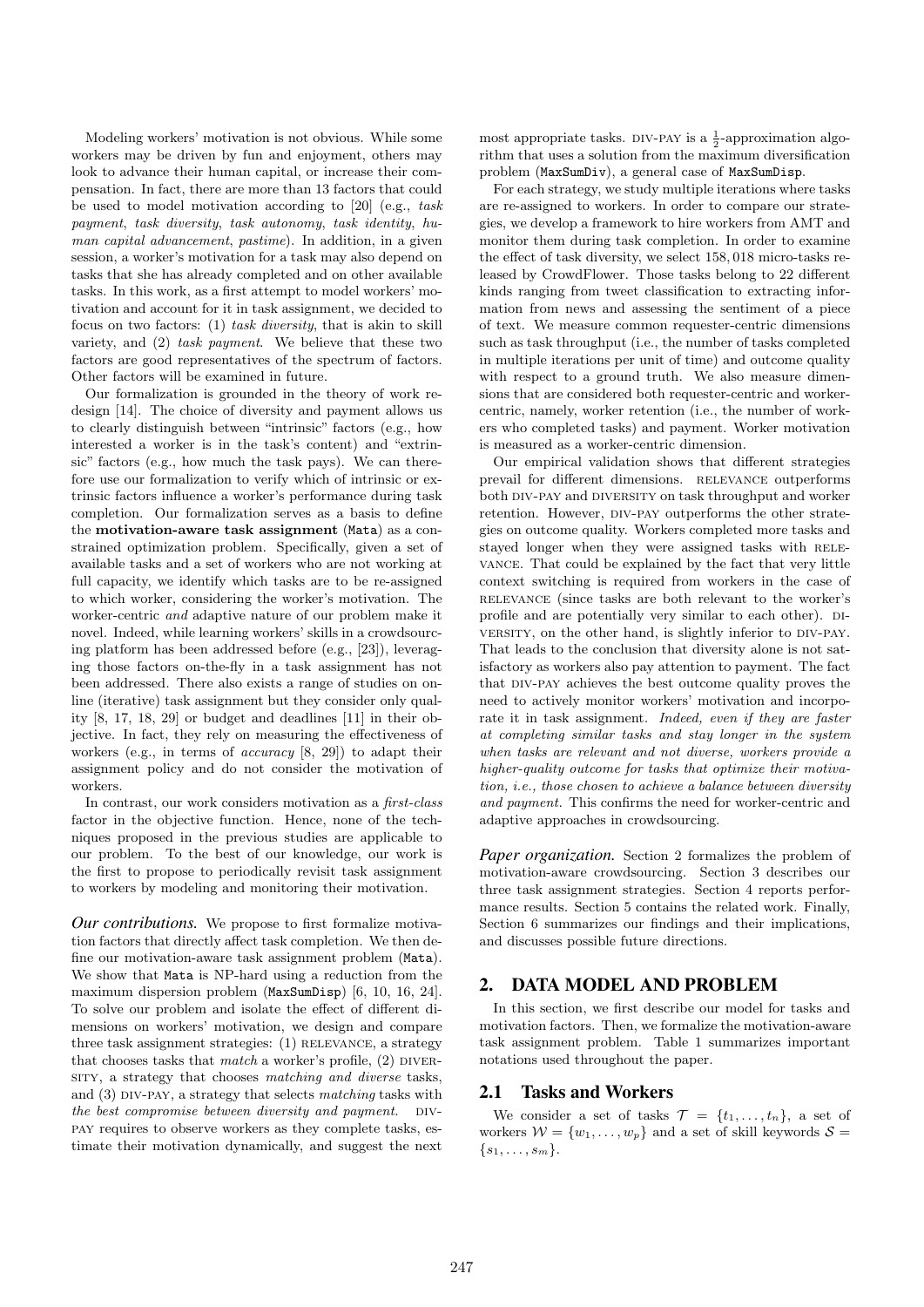| Notation                   | Definition                                                            |  |  |
|----------------------------|-----------------------------------------------------------------------|--|--|
| $\tau$                     | a set of tasks $\{t_1, \ldots, t_n\}$                                 |  |  |
| w                          | a set of workers $\{w_1, \ldots, w_p\}$                               |  |  |
| S                          | a set of skill keywords $\{s_1, \ldots, s_m\}$                        |  |  |
| $d(t_k,t_l)$               | pairwise task diversity between two tasks                             |  |  |
| $\mathcal{T}_{}^i$         | tasks assigned to worker $w$ at iteration $i$                         |  |  |
| $TD(\mathcal{T}')$         | task diversity of a set of tasks $\mathcal{T}' \subseteq \mathcal{T}$ |  |  |
| $TP(\mathcal{T}')$         | task payment of a set of tasks $\mathcal{T}' \subseteq \mathcal{T}$   |  |  |
| $\alpha_w$                 | a worker $w$ 's relative importance between                           |  |  |
|                            | task diversity and task payment                                       |  |  |
| $motiv_w(\mathcal{T}^i_w)$ | the expected motivation of worker $w$                                 |  |  |
|                            | on tasks $\mathcal{T}^i_{w}$                                          |  |  |
| $X_{\mathit{max}}$         | maximum number of tasks assigned                                      |  |  |
|                            | to a worker                                                           |  |  |
| matches(w, t)              | returns TRUE if the keywords of                                       |  |  |
|                            | worker w match the keywords of task t                                 |  |  |

Table 1: A summary of important notations.

Tasks. A task t is represented by a vector  $\langle t(s_1), t(s_2), \ldots, t(s_n) \rangle$  $t(s_m), c_t$ . For all  $j \in [1, m], t(s_j)$  is a Boolean value that denotes the presence or absence of skill keyword  $s_i$  in task t. The reward  $c_t$  is given to a worker who completes t. In our model, skill keywords may be interpreted as interests or qualifications, thereby allowing to capture a variety of tasks.

*Workers.* A worker w is represented by a vector  $w = \langle w(s_1), \dots \rangle$  $\dots, w(s_m)$ . For all  $j \in [1, m], w(s_j)$  is a Boolean value capturing the interest of w in the skill keyword  $s_i$ .

EXAMPLE 1. Table 2 shows an example with 3 tasks, 2 workers and 5 skills. For instance,  $t_1$  is characterized by a vector  $\langle$ true, true, false, false, false, 0.01 $\rangle$ : it is an audio transcription task with a \$0.01 reward, and it is described by skill keywords "*audio*" and "*English*".  $w_1$  is a worker who expresses interest in tasks that feature the keywords "audio" and "tagging". We could suppose that only workers covering all task skills are qualified to complete a task. In this example,  $w_1$  would only qualify for task  $t_2$ , while  $w_2$  would qualify for both  $t_1$  and  $t_3$ .

## 2.2 Motivation Factors

Related work from the social sciences [20] on worker motivation in crowdsourcing includes 13 factors. The 6 most important ones are Payment, Task Autonomy, Skill Variety, Task Identity, Human Capital Advancement, Pastime. In this work, as a first attempt to model workers' motivation and account for it in task assignment, we focus on two factors: task payment and task diversity, that is akin to skill variety. Each factor is computed using a function that returns a motivation score. The choice of payment and diversity allows us to clearly distinguish between extrinsic motivation (payment) and intrinsic motivation (diversity) and offer enough variety in their values to study subtle differences in motivation. In addition, compared to other dimensions, only these two dimensions are most relevant in micro-tasks and in typical labor markets, such as Amazon Mechanical Turk. How to incorporate the remaining factors

|         | audio |   | English French review tagging |              | reward<br>$(\$\,)$ |
|---------|-------|---|-------------------------------|--------------|--------------------|
| $t_{1}$ |       |   |                               |              | 0.01               |
| $t_2$   |       |   |                               |              | 0.03               |
| $t_3$   |       |   |                               | $\checkmark$ | 0.09               |
| $w_1$   | ✓     |   |                               |              | N/A                |
| $w_2$   | √     | √ |                               |              | N/A                |

Table 2: Example of tasks and workers

in modeling motivation is left to future work.

*Task Diversity.* We denote the pairwise task diversity between two tasks  $t_k$  and  $t_l$  by  $d(t_k, t_l)$ . Pairwise task diversity essentially measures the aggregated differences of skills between two tasks. We ignore task reward in this definition. In our setting, we use the Jaccard similarity function  $J()$  to define  $d()$  as follows:

$$
d(t_k, t_l) = 1 - J(\langle t_k(s_1), \ldots, t_k(s_m) \rangle, \langle t_l(s_1), \ldots, t_l(s_m) \rangle)
$$

 $d()$  is a metric and verifies the triangular inequality. We aim to be general and we do not fix one particular definition of  $d()$  here. Instead, we allow any distance function (e.g., Euclidean distance, Jaro distance) as long as it verifies the triangular inequality. The Task diversity  $TD(\mathcal{T}')$  of a set of tasks  $\mathcal{T}' \subseteq \mathcal{T}$  is captured by aggregating the pairwise distances in  $\mathcal{T}'$ :

$$
TD(\mathcal{T}') = \sum_{(t_k, t_l) \in \mathcal{T}'} d(t_k, t_l)
$$
\n<sup>(1)</sup>

*Task Payment.* The total task payment of a set of tasks  $\mathcal{T}' \subseteq \mathcal{T}$  is the sum of individual task payments in  $\mathcal{T}'$ :

$$
TP(\mathcal{T}') = \frac{1}{\max_{t \in \mathcal{T}} c_t} \times \sum_{t \in \mathcal{T}'} c_t \tag{2}
$$

The denominator max $t \in \mathcal{T} c_t$  normalizes each member of the sum in the interval [0, 1].

## 2.3 Modeling a Worker's Motivation

We advocate a multi-step approach where the set of tasks assigned to a worker are revisited at each step in order to best fit the worker's motivation. At each iteration  $i$ , a worker w is assigned a new set of tasks  $\mathcal{T}_{w}^{i}$ . We wish to determine the best set  $\mathcal{T}^i_w$  at each iteration *i*.

To capture the expected motivation of worker  $w$  on tasks in  $\mathcal{T}^i_w$ , we define a function  $motiv^i_w$  as a linear<sup>1</sup> combination of diversity and payment of tasks in  $\mathcal{T}^i_w$ :

$$
motiv_w^i(\mathcal{T}_w^i) =
$$
  
\n
$$
2\alpha_w^i \times TD(\mathcal{T}_w^i) + (|\mathcal{T}_w^i| - 1)(1 - \alpha_w^i) \times TP(\mathcal{T}_w^i)
$$
 (3)

<sup>&</sup>lt;sup>1</sup>Note that we define the function as a linear formula between diversity and payment of a task, instead of a more complex nonlinear formula, since a linear formula is likely to give rise to algorithms with theoretical guarantees as we show later, and is easier to interpret/explain.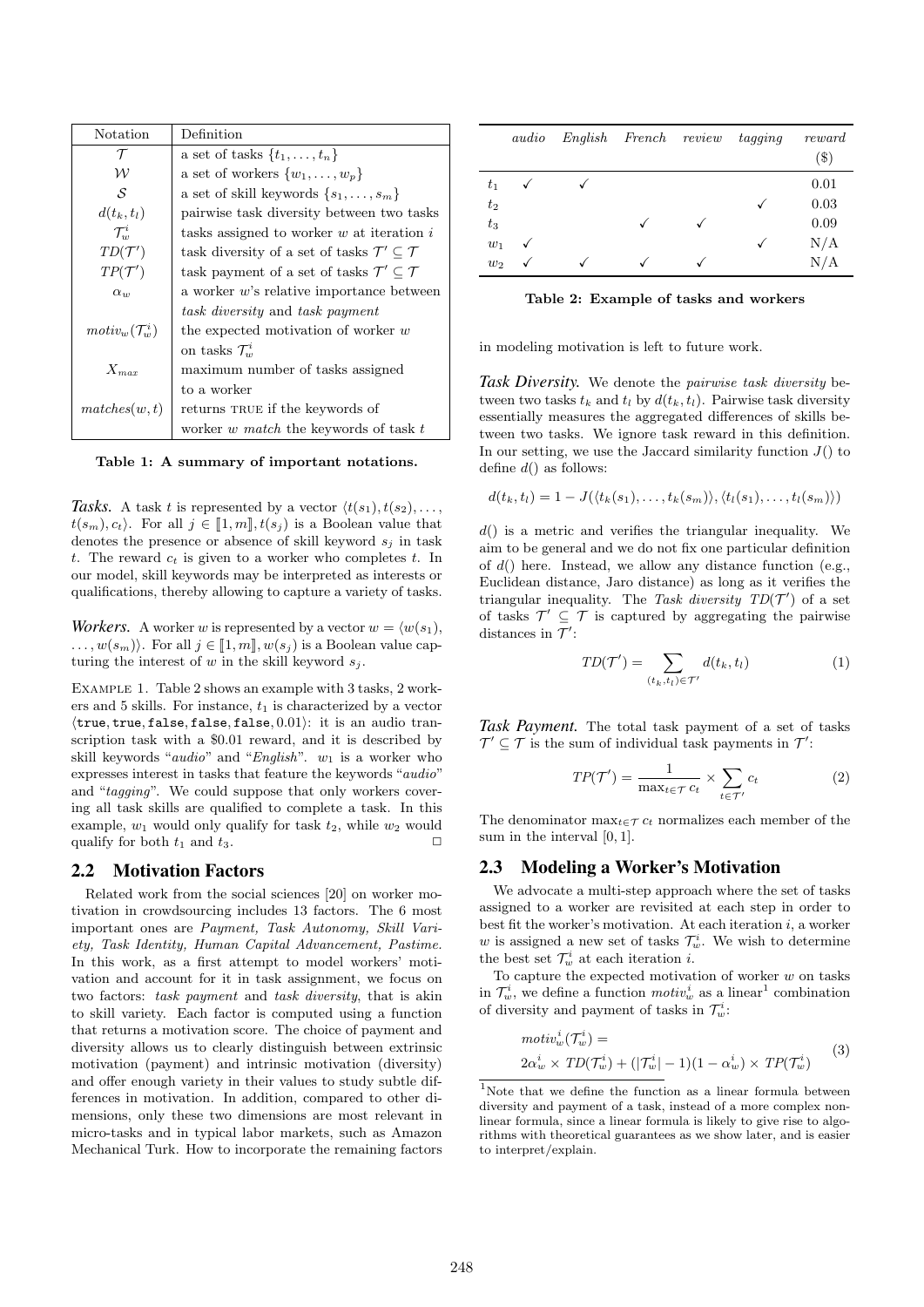$\alpha_w^i$  is a worker-specific parameter that reflects the relative importance between task diversity and task payment. We normalize the two components of the function with the factors  $(|\mathcal{T}_{w}^{i}| - 1)$  and 2, since the first part of the sum counts  $\frac{|\mathcal{T}_w^i|(|\mathcal{T}_w^i| - 1)}{2}$  numbers and the second part  $|\mathcal{T}_w^i|$  numbers [13]. We aim to accurately compute  $\alpha_w^i$  that represents the compromise a worker w is looking for in choosing tasks to complete at each iteration i.

EXAMPLE 2. A worker  $w_1$  with  $\alpha_w^i = 0.1$  would be interested more in high-paying tasks with similar keywords (i.e., less diversity). This worker  $w_1$  would choose tasks with a variety of keywords only if the payment is high enough. On the other hand, a worker  $w_2$  with  $\alpha_w^i = 0.9$  would be more motivated by task diversity.  $\Box$ 

#### 2.4 Problem

Now, we formally define the motivation-aware task assignment problem, Mata, as follows:

Problem 1 (Motivation-Aware Task Assignment) At each iteration i, and for each worker  $w \in \mathcal{W}$ , choose a subset of tasks  $\mathcal{T}^i_w \subseteq \mathcal{T}$  such that:

$$
\begin{aligned}\n\max \quad & \text{motiv}_{w}^{i}(\mathcal{T}_{w}^{i}) \\
\text{such that} \quad & \forall t \in \mathcal{T}_{w}^{i} \text{ matches}(w, t) \quad (C_{1}) \\
& |\mathcal{T}_{w}^{i}| \leq X_{\text{max}} \qquad (C_{2})\n\end{aligned}
$$

The function  $matches(w, t)$  in constraint  $C_1$  returns true if the task  $t$  matches worker  $w$ . We can use various definitions for  $matches(w, t)$ . For instance, we can define  $matches(w, t)$ true iff the skill keywords of  $w$  and  $t$  are identical. In our setting, we suppose that  $matches(w, t)$  captures how well the skill keywords of  $w$  cover the skill keywords of  $t$ . This allows us to capture cases where  $w$  matches t only if  $w$  expresses interest in at least 50% of the skill keywords of t.  $X_{max}$  is used in constraint  $C_2$  to avoid assigning too many tasks to workers with varied interests, and reflects the ability of a worker to explore only a few tasks at a time (akin to limiting Web search results). Throughout this paper, we will suppose that each time we solve the Mata problem for a given worker  $w, w$ matches at least  $X_{max}$  tasks. Thus, given that the objective function is positive and monotonically increasing,  $w$  will be assigned *exactly*  $X_{max}$  tasks. That is a realistic assumption when  $X_{max}$  is chosen to be reasonably small (e.g., 20) in a context where we have a large collection of tasks to assign.

It is also important to note that the Mata problem considers each worker independently. When a worker w requires a new set of tasks  $\mathcal{T}^i_w$ , Mata is solved and tasks in  $\mathcal{T}^i_w$  are dropped from  $\mathcal T$ . Thus, a task is assigned to at most one worker.

## 3. OUR APPROACHES

In order to study the effect of different dimensions in our problem, now, we explore approaches that exploit different objectives in the Mata problem. First, we design RELEVANCE, a diversity and payment-agnostic strategy. This strategy focuses on assigning to workers tasks that best match their interests. Second, we present div-pay, that optimizes the objective function of the Mata problem. DIV-PAY is hence both

| Algorithm 1 RELEVANCE                                                                                                                      |
|--------------------------------------------------------------------------------------------------------------------------------------------|
| <b>Input:</b> $\mathcal{T}, w, X_{max}, i$                                                                                                 |
| Output: $\mathcal{T}_{w}^{i}$                                                                                                              |
| 1: $\mathcal{T}_{w}^{i} \leftarrow \emptyset$                                                                                              |
| 2: $\mathcal{T}_{match(w)} \leftarrow \{t \in \mathcal{T} \mid matches(w, t)\}\$                                                           |
| 3: while $ \mathcal{T}_{w}^{i}  < X_{max}$                                                                                                 |
| 4: $\mathcal{T}_{w}^{i} \leftarrow \mathcal{T}_{w}^{i} \cup {\text{nextRandomTask}(\mathcal{T}_{match(w)} \setminus \mathcal{T}_{w}^{i})}$ |

diversity and payment-aware. Third, we present DIVERSITY, that focuses only on assigning diverse tasks to workers and is hence payment-agnostic.

<sup>w</sup>)}

## 3.1 Relevance strategy

 $\text{return } \mathcal{T}^i_w$ 

We first propose the RELEVANCE approach (Algorithm 1), that assigns  $X_{max}$  random tasks that match workers' interests. RELEVANCE enforces constraints  $C_1$  and  $C_2$  and ignores task diversity and task payment. At each iteration  $i$  and for each worker w, RELEVANCE (i) filters the tasks  $\mathcal{T}_{match(w)}$ that match w and (ii) selects randomly  $X_{max}$  tasks among  $\mathcal{T}_{match(w)}$ . In this strategy, a worker's motivation is therefore interpreted as matching her interests.

#### 3.2 Diversity and payment-aware strategy

We present DIV-PAY, a strategy that is both diversity and payment-aware. DIV-PAY relies on both the on-the-fly estimation of a worker's motivation, and the online iterative task assignment. The motivation of a worker  $w$  is captured in the value of  $\alpha_w^i$ , which represents the compromise a worker  $w$  is looking for in choosing tasks to complete at each iteration *i*. We first describe our approach to computing  $\alpha_w^i$ . We then describe the task assignment algorithm that aims to solve the complete Mata problem.

## 3.2.1 Computing  $\alpha_w^i$

At each iteration *i*, we aim to learn  $\alpha_w^i$  by leveraging tasks  $t \in \mathcal{T}^{i-1}_w$  completed by worker w. Here,  $\mathcal{T}^{i-1}_w$  refers to the tasks that were assigned to w in the previous iteration  $(i-1)$ and that were presented to w as the set of available tasks. Let us consider the j-th task selected by worker w in  $\mathcal{T}_w^{i-1}$ . Each time when a worker selects a task  $t_i$ , we want to learn her preference for task diversity and task payment. To that purpose, we define  $\alpha_w^{ij}$  to capture the compromise between skill variety and task payment made by the worker  $w$  when choosing  $t_i$  during iteration i. Our goal is to leverage a collection of such "micro-observations". First, we aim to capture each  $\alpha_w^{ij}$ . Then, we aim to aggregate all  $\alpha_w^{ij}$  to compute  $\alpha_w^i$ .

We first show how to capture each  $\alpha_w^{ij}$ . We start by considering each motivation factor independently. We suppose that when worker w chooses task  $t_i$ , she has already chosen tasks  $\{t_1, \ldots, t_{j-1}\}$  where  $j - 1 \in [1, |\mathcal{T}_w^{i-1}|]$ .

*Task Diversity.* Equation 4 shows how we capture the gain in task diversity that a worker  $w$  seeks when picking a task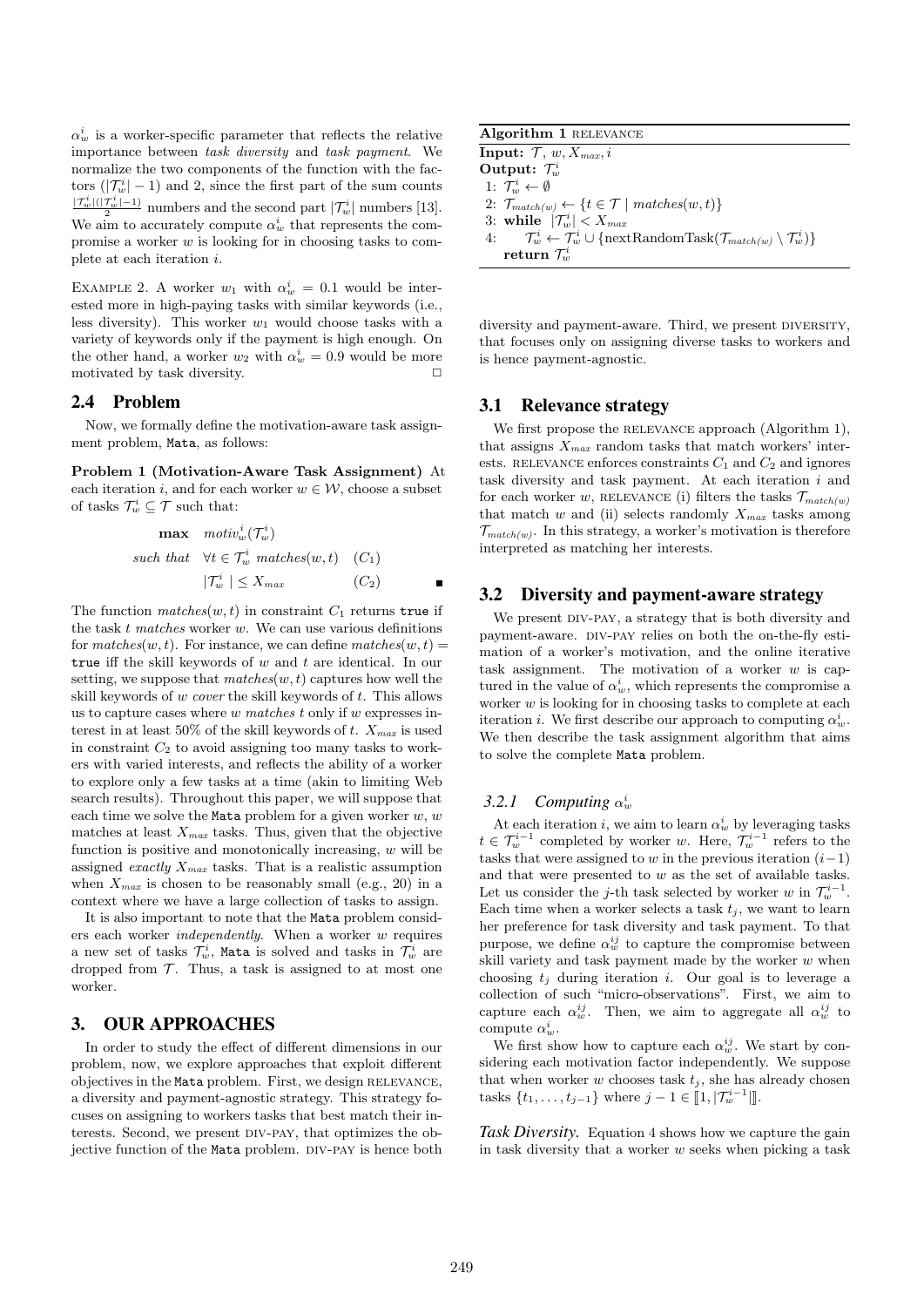#### Algorithm 2 DIV-PAY

Input:  $\mathcal{T}, w, X_{max}, i, \mathcal{T}^{i-1}_w, \{t_1, \ldots, t_J\}$  tasks completed in iteration  $i - 1$ Output:  $\mathcal{T}_{w}^{i}$ 1:  $\alpha_w^i \leftarrow \text{avg}_{k \in [\![ 1, J ]\!]} \alpha_w^{ij}$ <br>2:  $\mathcal{T}_{match(w)} \leftarrow \{t \in \mathcal{T} \mid matches(w, t)\}$ 

- 
- 3:  $\mathcal{T}_{w}^{i} \leftarrow \text{GREEDY}(\mathcal{T}_{match(w)}, X_{max}, w)$
- $4: \; {\bf return} \; \mathcal{T}^i_w$

 $t_j$  in the remaining tasks  $\mathcal{T}^{i-1}_w \setminus \{t_1, \ldots, t_{j-1}\}.$ 

$$
\Delta TD(t_j) = \frac{\sum_{k \in 1, ..., j-1} d(t_j, t_k)}{\max_{t_{k'} \in \mathcal{T}_w^{i-1} \setminus \{t_1, ..., t_{j-1}\}} \sum_{k \in 1, ..., j-1} d(t_{k'}, t_k)} \tag{4}
$$

The numerator is the marginal gain in diversity when  $w$ selects a task  $t_j$ . The denominator reflects the maximum possible marginal gain when  $w$  selects a task in the remaining tasks  $\mathcal{T}^{i-1}_w \setminus \{t_1, \ldots, t_{j-1}\}.$ 

*Task Payment.* We compute the list of all different task payments in  $\mathcal{T}^{i-1}_{w} \setminus \{t_1, \ldots, t_{j-1}\}$  and sort it by descending order. Suppose that this list counts  $R$  elements and that  $r(t_j)$  is the rank of  $c_{t_j}$  in this list (if  $c_{t_j}$  is the highest then  $r(t_j) = 1$ ). We define TP-Rank $(t_j) \in [0, 1]$  such that  $TP-Rank(t_i) = 1$  iff  $t_i$  has the highest payment (0 if it has the lowest payment):

$$
TP\text{-}Rank(t_j) = 1 - \frac{r(c_{t_j}) - 1}{R - 1} \tag{5}
$$

Equation 5 captures the willingness of  $w$  to choose tasks that pay highly among the available tasks.

EXAMPLE 3. Suppose that  $\mathcal{T}_{w}^{i-1} \setminus \{t_1, \ldots, t_{j-1}\} = \{t_5, t_6,$  $t_7, t_8$  with  $c_{t_5} = $0.03, c_{t_6} = c_{t_7} = $0.02, c_{t_8} = $0.04$ . A worker  $w$  selects  $t_5$ , which has the second highest task payment among the remaining tasks. We obtain  $TP$ -Rank $(t_5)$  =  $1 - \frac{2-1}{3-1} = 0.5.$ 

We have defined how to capture the importance of each factor. We now need to define  $\alpha_w^{ij}$ , that captures the compromise between task diversity and task payment that worker w seeks when selecting task  $t_i$ . We set:

$$
\alpha_w^{ij} = \frac{\Delta TD(t_j) + 1 - TP\text{-}Rank(t_j)}{2} \tag{6}
$$

 $\alpha_w^{ij}$  is defined as the average of  $\Delta TD(t_j)$  and  $1 - TP$ -Rank $(t_j)$ . The asymmetry comes from the fact that the higher  $\alpha_w^i$  is, the lower is the importance of the task payment factor. We can observe that if both  $\Delta TD(t_j)$  and  $1 - TP$ -Rank $(t_j)$  return the same value,  $\alpha_w^{ij}$  will be equal to 0.5.

Having defined each  $\alpha_w^{ij}$ , we are now ready to capture  $\alpha_w^i$ . Suppose that during iteration  $i - 1$  worker w chose J tasks where  $J \leq |\mathcal{T}^{i-1}_w|$ . We compute  $\alpha_w^i$  as the average of all  $\alpha_w^{ij}$ .

$$
\alpha_w^i = \underset{k \in [\![1,J]\!]}{\text{avg}} \alpha_w^{ij} \tag{7}
$$

Algorithm 3 GREEDY [4] **Input:**  $\mathcal{T}_{match(w)}, X_{max}, w, i$ Output:  $\mathcal{T}_{w}^{i}$ 1:  $\mathcal{T}^i_w \leftarrow \emptyset$ 2: while  $|\mathcal{T}_{w}^{i}| < X_{max}$ 3:  $t \leftarrow \arg \max_{t' \in \mathcal{T}_{match(w)} \setminus \mathcal{T}_{w}^i}$  $g(\mathcal{T}^i_w,t')$ 4:  $\mathcal{T}_w^i \leftarrow \mathcal{T}_w^i \cup \{t\}$  $\operatorname{return}\, \mathcal{T}_{w}^{i}$ 

## *3.2.2 Assigning Tasks*

At each iteration  $i$ , the DIV-PAY strategy aims to solve the Mata problem for each worker. We first show that the Mata problem is NP-hard. Then, we present the DIV-PAY algorithm that returns a solution with an approximation ratio of 2 for the Mata problem.

*Complexity.* Intuitively, the Mata problem is difficult since its objective function includes the sum of pairwise distances, a common feature in several well-known NP-hard problems. In particular, Mata is closely related to the maximum dispersion problem (MaxSumDisp) [6, 10, 16, 24].

Theorem 1 The motivation-aware task assignment problem (Mata) is NP-hard.

PROOF. At each iteration and for each worker, the decision version of Mata is as follows. *Instance*: tasks  $\mathcal{T}$ , worker w and her  $\alpha_w^i$ ,  $X_{max}$  and an objective value Z. Question: is there a set  $\mathcal{T}_{w}^{i} \subseteq \mathcal{T}$  such that  $C_1$  is satisfied,  $|\mathcal{T}_{w}^{i}| = X_{max}$ and  $motiv_w^i(\mathcal{T}^i_w) \geq Z$  ? Mata  $\in$   $NP$  since a non-deterministic algorithm needs only to guess a set  $\mathcal{T}_w$  and it can verify the question in polynomial time.

Reduction of Max Dispersion. To prove the NP-hardness, we consider the maximum sum dispersion problem (MaxSumDisp) [6, 10, 16, 24 (also known as *Maximum Edge Subgraph*)<sup>2</sup>. The decision version of this problem is as follows. *Instance*: a complete weighted graph  $G = (V, E, \omega)$ , an integer  $k \in$ [2, |V||, an objective value Y. Question: Is there  $V' \subseteq V$ such that  $|V'| = k$  and  $\sum_{v_1, v_2 \in V'} \omega(v_1, v_2) \geq Y$ ?

Note that MaxSumDisp is well-known to be NP-hard [4, 6, 10, 24] using a reduction from MaxClique [12]. Because a non-deterministic algorithm can guess a solution  $V'$  and easily verify it in polynomial time,  $MaxSumDisp \in NP$ . Thus, MaxSumDisp is also NP-Complete. The reduction works as follows: each vertex  $v \in V$  is mapped to a task  $t_v \in \mathcal{T}$ . The weight of an edge  $(v_1, v_2) \in E$  is mapped to skill variety between two tasks:  $\omega({v_1, v_2}) = 2 * d(t_{v_1}, t_{v_2})$ . We consider that  $\alpha_w^i = 1$ . We set  $X_{max} = k$  and  $Z = Y$ . This creates an instance of Mata in polynomial time. This instance has the objective function  $2 * \sum_{t_k, t_l \in \mathcal{T}_{w}^i} d(t_k, t_l)$ . MaxSumDisp has a solution if and only if this instance of Mata has a solution. This proves the NP-hardness.  $\Box$ 

*Algorithm.* Because it is an NP-hard problem, Mata is prohibitively expensive to solve on large instances. In our scenario, however, response time is important since Mata has to

 $\sqrt[2]{\frac{1}{2}}$ http://www.nada.kth.se/~viggo/www.compendium/ node46.html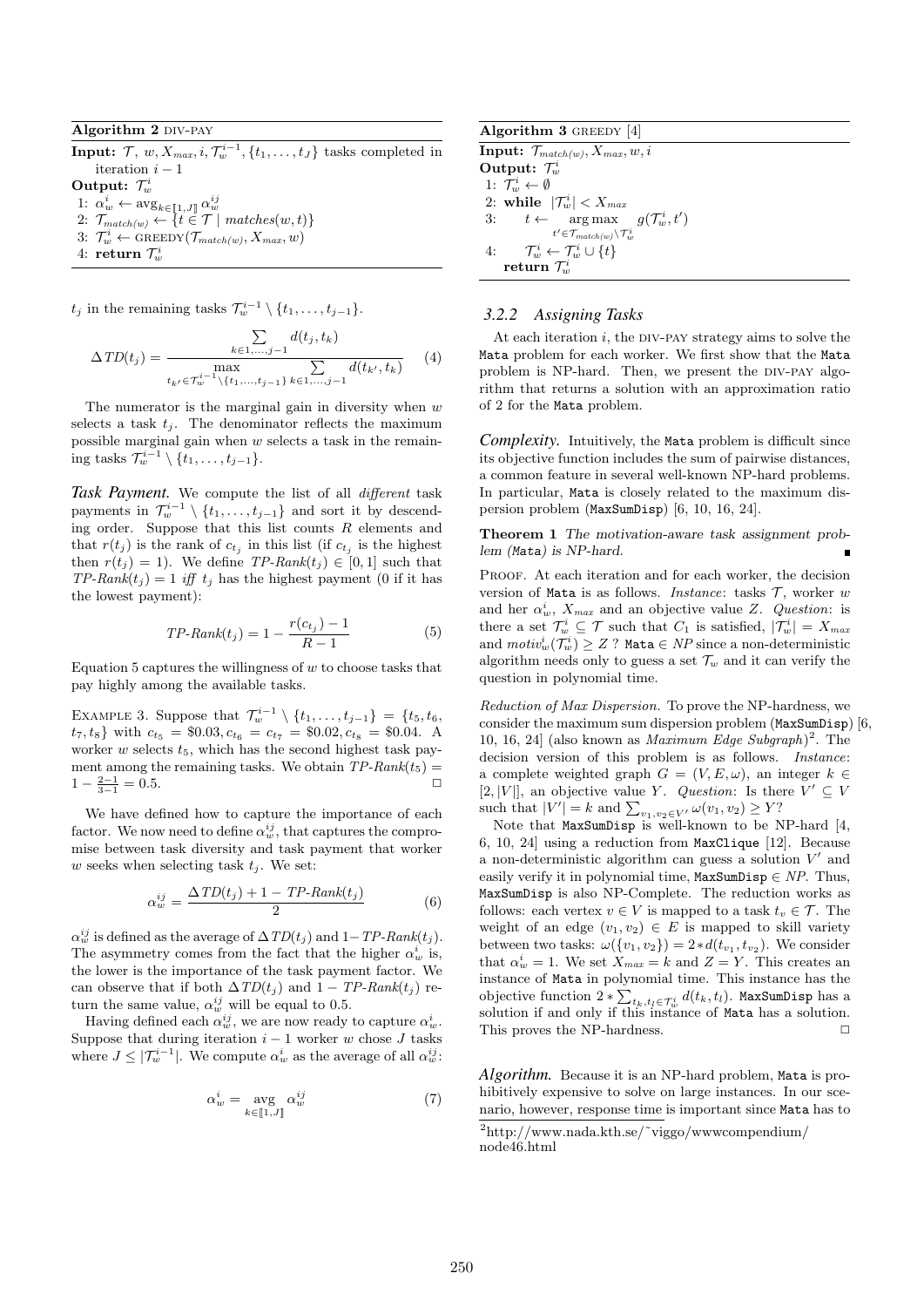

Figure 1: Workflow of our motivation-aware platform

be solved *online*, at each iteration  $i$ . The good news is that approximation algorithms exist for some related problems, such as  $MaxSumDisp$  [15, 16, 24] if the distance d satisfies the triangle inequality. The assumption that the distance obeys triangle inequality is not an overstretch, as many real world distances satisfy this assumption [3]. We consider that the pairwise task diversity is a metric and follows triangle inequality.

We adapt an existing algorithm for the maximum diversification problem MaxSumDiv (which includes MaxSumDisp as a special case). We design  $DIV-PAY$  (Algorithm 2) that assigns a set of tasks  $\mathcal{T}^i_w$  to a worker w. First, DIV-PAY captures the motivation of the worker in the value of  $\alpha_w^i$ . Then div-pay computes a set of matching tasks (line 2) and runs GREEDY that returns  $\mathcal{T}_{w}^{i}$  (line 3). GREEDY (Algorithm 3) is a  $\frac{1}{2}$ -approximation algorithm for the MaxSumDiv problem [4]. In the MaxSumDiv problem, the objective is to find a set  $S$ of p elements that maximizes

$$
\lambda \sum_{(u,v)\in S} d(u,v) + f(S)
$$

 $\lambda$  is a weight parameter,  $f(S)$  is a normalized, monotone submodular function measuring the value of  $S$  and  $d()$  is a distance function evaluating the diversity between two elements. Since Mata simplifies to finding a set of size exactly  $X_{max}$ , the objective function can be rewritten as:

$$
motiv_w^i(\mathcal{T}_w^i) =
$$
  
 
$$
2\alpha_w^i \times TD(\mathcal{T}_w^i) + (X_{max} - 1)(1 - \alpha_w^i) \times TP(\mathcal{T}_w^i)
$$

Now, we map our problem to the MaxSumDiv problem by setting  $f(\mathcal{T}_{w}^{i}) = (X_{max} - 1) \times (1 - \alpha_{w}^{i}) \times TP(\mathcal{T}_{w}^{i}), \lambda = 2\alpha_{w}^{i}$ and  $p = X_{max}$ . It can be easily seen that f is normalized  $(f(\emptyset) = 0)$ . f is monotone since  $\forall \mathcal{T}_1, \mathcal{T}_2 \subseteq \mathcal{T}$  s.t.  $\mathcal{T}_1 \subseteq \mathcal{T}_2$  we have  $f(\mathcal{T}_1) \leq f(\mathcal{T}_2)$ . It is also submodular since  $\forall \mathcal{T}_1, \mathcal{T}_2 \subseteq \mathcal{T}$ s.t.  $\mathcal{T}_1 \subseteq \mathcal{T}_2$  and  $\forall t \in \mathcal{T}$ , we have:

$$
f(\mathcal{T}_1 \cup \{t\}) - f(\mathcal{T}_1) = (X_{max} - 1)(1 - \alpha_w^i) \times \frac{1}{\max_{t' \in \mathcal{T}} c_{t'}} \times c_t
$$

$$
= f(\mathcal{T}_2 \cup \{t\}) - f(\mathcal{T}_2)
$$

At each iteration, GREEDY inserts in  $\mathcal{T}^i_w$  the task t that maximizes the function  $g(\mathcal{T}^i_w, t) = \frac{1}{2}(f(\mathcal{T}^i_w \cup \{t\}) - f(\mathcal{T}^i_w)) +$  $\lambda \sum_{t' \in \mathcal{T}_{w}^{i}} d(t, t')$  which is equal to  $g(\mathcal{T}_{w}^{i}, t) = (X_{max} - 1)(1 \alpha_w^i$ ) TP({t})/2 +  $2\alpha_w^i \sum_{t' \in \mathcal{T}_w^i} d(t, t')$ .

| <b>Algorithm 4 DIVERSITY</b>                                                          |
|---------------------------------------------------------------------------------------|
| <b>Input:</b> $\mathcal{T}, w, X_{max}, i$                                            |
| Output: $\mathcal{T}_{w}^{i}$                                                         |
| 1: $\alpha_w^i \leftarrow 1$                                                          |
| 2: $\mathcal{T}_{match(w)} \leftarrow \{t \in \mathcal{T} \mid matches(w, t)\}\$      |
| 3: $\mathcal{T}_{w}^{i} \leftarrow \text{GREEDY}(\mathcal{T}_{match(w)}, X_{max}, w)$ |
| 4: return $\mathcal{T}_{w}^{i}$                                                       |

We run GREEDY using tasks that verify the constraint  $C_1$ (Algorithm 2, line 2), thus the algorithm returns a correct solution for the Mata problem. Because GREEDY is a  $\frac{1}{2}$ approximation algorithm for the MaxSumDiv problem, DIV-PAY is a  $\frac{1}{2}$ -approximation for the Mata problem. Borodin et al. [4] observe that the greedy algorithm runs in time linear in the number of input elements when the desired size of the set is a constant. In our setting, we can conclude that DIV-PAY runs in  $\mathcal{O}(X_{max} * |\mathcal{T}|)$  time.

One may wish to extend the motivation model used in Mata. We observe that the performance guarantee and the running time of greedy holds as long as our objective function has the form  $\lambda \sum_{(u,v)\in S} d(u,v) + f(S)$  where f is a normalized, monotone and submodular function.

#### 3.3 Diversity strategy

We propose DIVERSITY (Algorithm 4), a strategy that is diversity-aware and payment-agnostic. DIVERSITY considers a variant of the Mata problem where the objective includes only the task diversity sum. DIVERSITY employs GREEDY as a subroutine with  $\alpha_w^i = 1$  at every iteration. We can follow the same reasoning exposed for Mata: constraint  $C_1$ is enforced on line 2 and GREEDY is a  $\frac{1}{2}$ -approximation for the considered problem, so DIVERSITY is a  $\frac{1}{2}$ -approximation for this variant of the Mata problem.

## 4. EMPIRICAL VALIDATION

#### 4.1 Workflow

We developed a web application to support motivationaware crowdsourcing. Figure 1 illustrates a work session within our application. First, we get the interests of the worker  $w$  (Figure 1a). Then, we assign  $w$  a set of tasks (Figure 1b). Here, we can employ one of the three strate-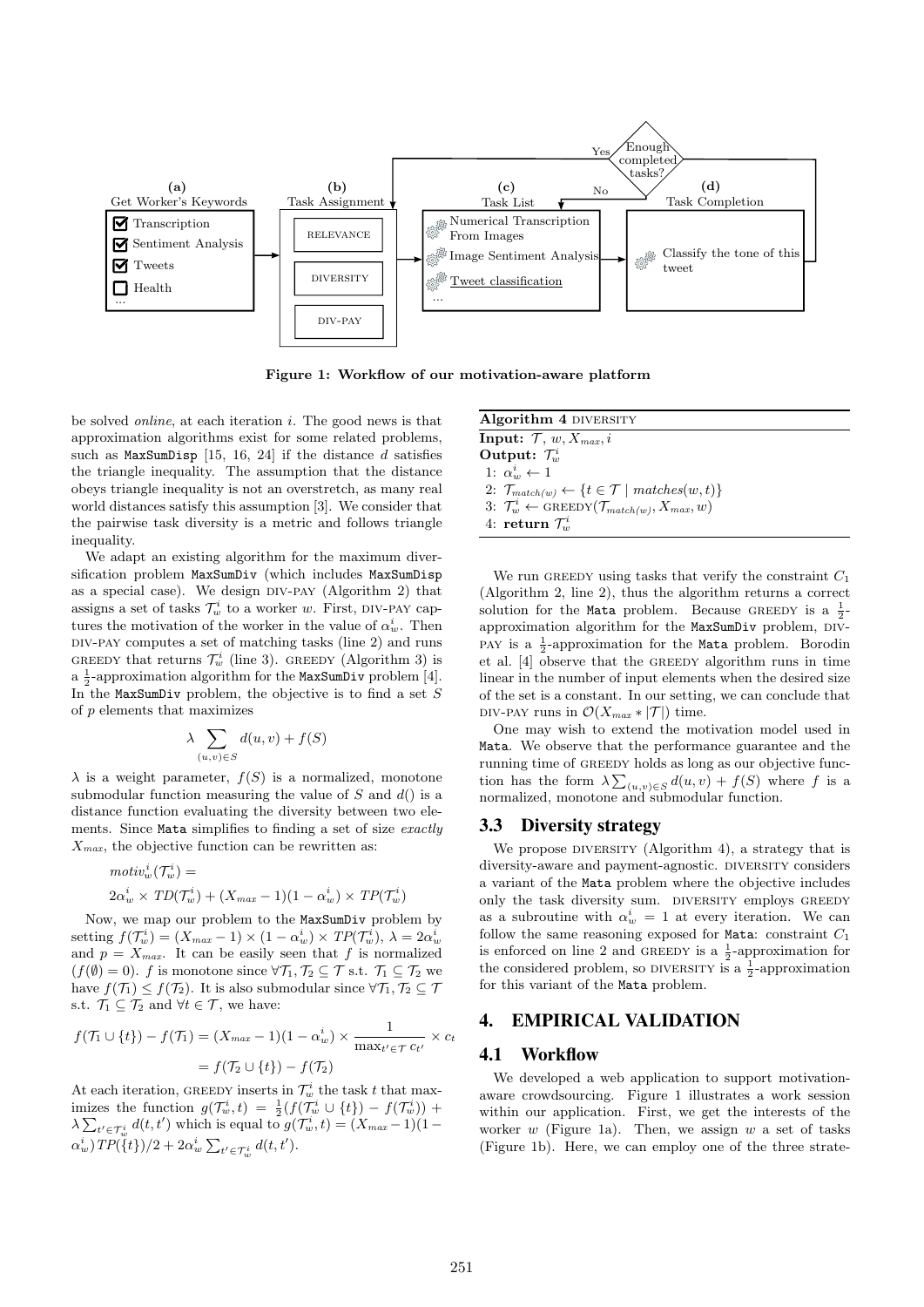## **Available Tasks**

#### Important

- . Please look at all the available tasks and select the one you prefer.
- Each time you complete 5 tasks, the list of tasks changes
- · Each time you complete 8 tasks, you get a \$0.20 bonus
- You must complete at least one task to get a confirmation code.
- Be careful with the alloted time given on AMT.

| Housing and wheelchair accessibility<br>id: 1145                                                                                         | 2015 New Year's resolutions<br>id: 9051                                                 | Numerical Transcription from Images<br>id: 7717                                                               |
|------------------------------------------------------------------------------------------------------------------------------------------|-----------------------------------------------------------------------------------------|---------------------------------------------------------------------------------------------------------------|
| Using google street view, give information on<br>housing and wheelchair accessibility<br>housing classification wheelchair accessibility | Classify tweets about new year resolutions<br>new year resolution tweets classification | Using photos, transcribe bib numbers of race<br>participants<br>image race extract information numbers people |
| google street view<br><b>Reward: \$0.1</b><br>Do it                                                                                      | Do it<br><b>Reward: \$0.07</b>                                                          | <b>Reward: \$0.03</b><br>Do it                                                                                |

Figure 2: Example screenshot of user interface – e.g., task grid

gies relevance, div-pay or diversity. Then, the worker is presented a list of tasks (Figure 1c). She chooses a task and completes it (Figure 1d). If she has completed less than a pre-determined number of the  $X_{max}$  tasks, she is presented the same set of tasks again, except the tasks that were already completed. If she has completed enough tasks, another task assignment iteration is executed.The rationale behind imposing a minimum number of completed tasks before reiteration is to get a sufficient amount of input to accurately estimate  $\alpha_w^i$  for each worker.

For the strategies RELEVANCE and DIVERSITY, we run the according algorithm at each iteration. For the strategy DIV-PAY, we need to consider the first iteration  $(i = 1)$  where  $w$  arrives for the first time on our platform. In this case, we cannot compute her  $\alpha_w^1$  since she has not yet completed tasks. In this first iteration, task assignment uses RELEvance as a cold-start assignment strategy. We aim to learn w's preference between diversity and payment using a strategy that does not favor any factor. Our rationale is to get an accurate estimation of  $\alpha_w^1$ . On the next iterations, since w has already completed tasks, we run DIV-PAY. We compute her  $\alpha_w^i$  and return the new set of tasks  $\mathcal{T}_w^i$ .

## 4.2 Settings

#### *4.2.1 Tasks*

We used a set of 158, 018 micro-tasks released by Crowdflower [1]. It includes 22 different kinds of tasks, featuring for instance tweet classification, searching information on the web, transcription of images, sentiment analysis, entity resolution or extracting information from news. Each different kind of task is assigned a set of keywords that best describe its content and a reward, ranging from \$0.01 to \$0.12. Considered tasks are micro-tasks (they took on average 23s to be completed). We set payment proportional to the expected completion time.

#### *4.2.2 Task assignment*

We conducted experiments with all task assignment strategies, RELEVANCE, DIV-PAY, and DIVERSITY. We adapted the relevance strategy because the distribution of tasks is not uniform in our dataset (there are kinds of tasks that are over represented). The random task selection was achieved by first selecting a random kind of task, and then selecting a random task of this particular kind. We set  $X_{max} = 20$ and imposed that 5 tasks must be completed before running another iteration. We set  $matches(w, t) = \text{true}$  iff w is interested by at least  $10\%$  of the keywords of task t. Workers were asked to provide at least 6 keywords. We also verified the response time of our algorithms: any approach returned a solution in a few milliseconds upon a worker request. This makes our approaches suitable for an online setting: new workers and tasks can be easily handled by recomputing assignments from scratch.

#### *4.2.3 Workers and Payment*

We published 30 HITs on Amazon Mechanical Turk (AMT) to recruit workers. Each HIT corresponds to a work session on our platform. When a worker accept a HIT, she is asked to visit our web application. On our platform, she completes multiple tasks. When she terminates her work session, she get a verification code. Then, she paste the code on AMT and submit the HIT for payment. Each HIT may be submitted by at most 1 worker. Our HITs were completed by 23 different workers. We assigned 10 HITs for each task assignment strategy.

The HIT reward was set to \$0.1. Each worker was granted a bonus equivalent to the total reward of the tasks she completed. To encourage workers who completed many tasks, we granted them a \$0.2 bonus each time they completed 8 tasks. We required workers to have previously completed at least 200 HITs that were approved, and to have an approval rate above 80%. We also required HITs to be completed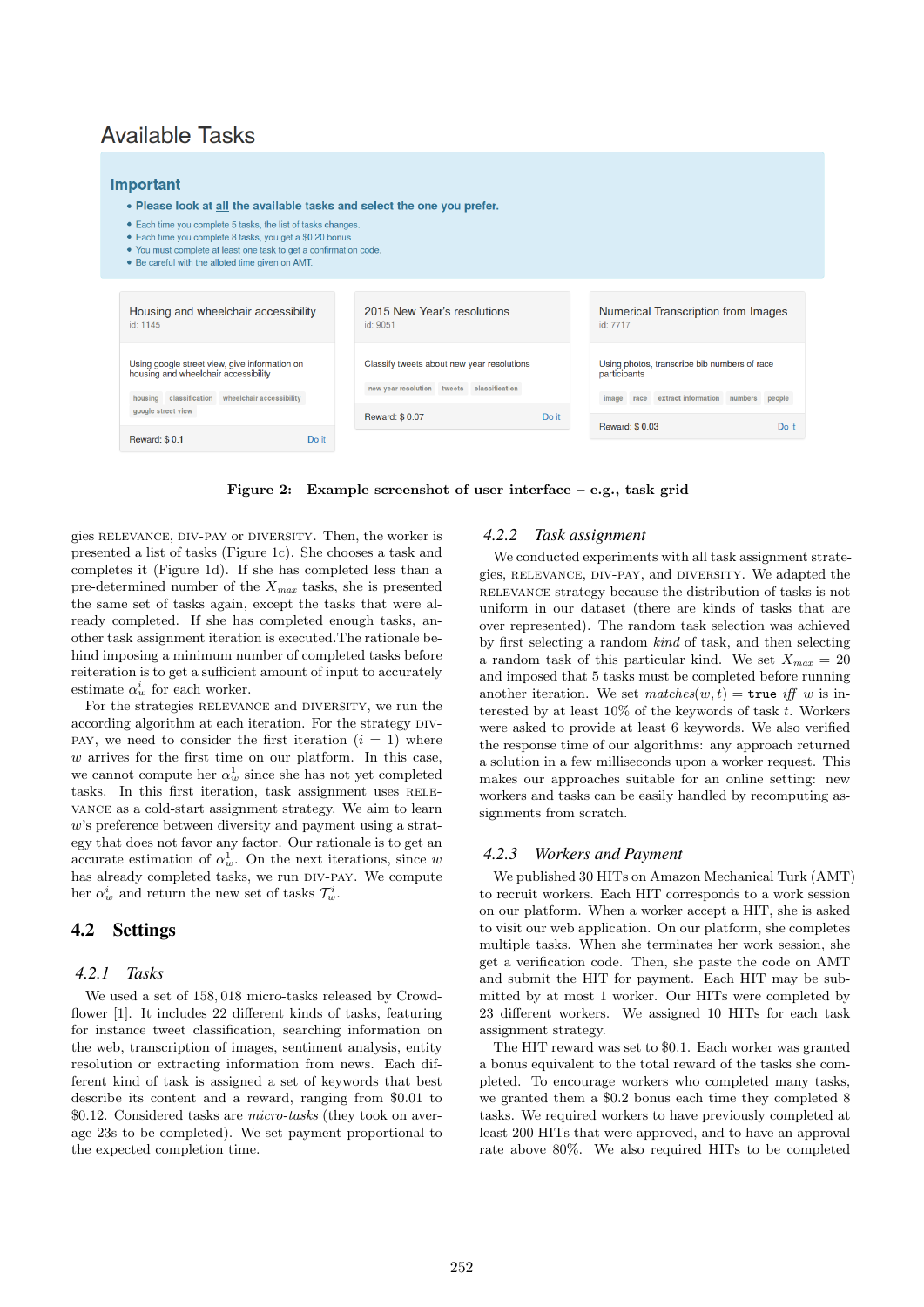within 20 minutes: our rationale is to encourage workers to choose quickly tasks that they prefer.

## *4.2.4 User Interface*

We conducted a first set of experiments where the  $\mathcal{T}^i_w$ were displayed as a ranked list. We observed that most workers selected the top task first, completed it, and walked down the list in order. This created a bias and defeated our purpose: observing workers making choices based on their motivation. In order to reduce the effect of ranking, we changed the interface by showing a grid with 3 tasks per row (Figure 2). That mitigated the effect of ranking and workers stopped choosing the task in their order of appearance. We used the grid-based presentation in all our experiments.

#### *4.2.5 Evaluation measures*

We evaluate our task assignment strategies using various measures. First, we consider requester-centric measures. Those include the total number of completed tasks across all iterations, and the number of completed tasks per minute, and task throughput, i.e., the number of completed tasks per work session. The higher the throughput, the faster a requester can have crowdwork completed. However, this measure does not reveal the quality of crowdwork. Hence, we also measure the quality of workers' contributions. Then, we consider measures that can be seen as both requester and worker-centric. That is the case for task payment and worker retention that quantifies the number of workers who completed tasks and captures the willingness of workers to work on our tasks. Finally, we measure worker motivation, a worker-centric dimension that quantifies workers' preferences between task diversity and task payment.

## 4.3 Results

23 different workers completed 711 tasks in 30 work sessions. On average, each worker spent 13 minutes to submit the HIT and completed 23.7 tasks. On average, 73% of workers chose fewer than 10 keywords (6 is the minimum possible).

#### *4.3.1 Number of Completed tasks*

Figure 3a presents the total number of completed tasks. Overall, RELEVANCE clearly outperforms DIV-PAY, which is slightly better than DIVERSITY. Figure 3b details the number of completed tasks for each work session  $h_k, k \in [1, 30]$ . We observe that with RELEVANCE, 5 sessions had more than 40 completed tasks. With div-pay and diversity, most workers completed fewer than 30 tasks. Figure 4 presents task throughput (i.e., number of completed tasks per min). We considered the total time spent on our application, including the time spent selecting a task to complete. The total time was higher with relevance (157 min) than with div-pay (127 min). However, workers who were assigned tasks with RELEVANCE were more efficient (2.35 tasks/min vs 1.5 tasks/min). This could be explained by the fact that very little context switching is required from workers in the case of relevance (since tasks are both relevant to the worker and are potentially very similar to each other). DIVERSITY on the other hand, is slightly inferior to div-pay. That leads us to the conclusion that workers did not necessarily appre-



Figure 3: Number of completed tasks

ciate diverse tasks, possibly for context-switching reasons. div-pay slightly outperformed diversity, showing that including task payment as a motivating factor improves task throughput. While task throughput is a good indicator of the speed at which tasks are completed, it does not reveal the quality of crowdwork.

#### *4.3.2 Quality*

For each kind of task, we sampled 50% of completed tasks and we manually evaluated their ground truth. We chose tasks for which defining a ground truth was not controversial (e.g., a task that asks for the presence or not of a pattern on an image). Then, we compared each worker's contribution to a task to its ground truth. Figure 5 presents the percentage of tasks that were correctly completed for each strategy. We observe that workers performed better with  $\text{DIV-PAY}$  (73% of correct answers) than with other strategies (DIVERSITY:  $64\%$ , RELEVANCE:  $67\%$ ). This shows that assigning tasks that best match workers' compromise between task payment and task diversity encourages them to produce better answers. We observe that considering only task diversity (DIVERSITY) is not efficient. Including task payment is therefore important.

#### *4.3.3 Worker retention*

We now evaluate worker retention, a dimension that qualifies as both requester-centric and worker-centric. Figure 6a shows worker retention as the percentage of work sessions (vertical axis) that ended after  $x$  tasks were completed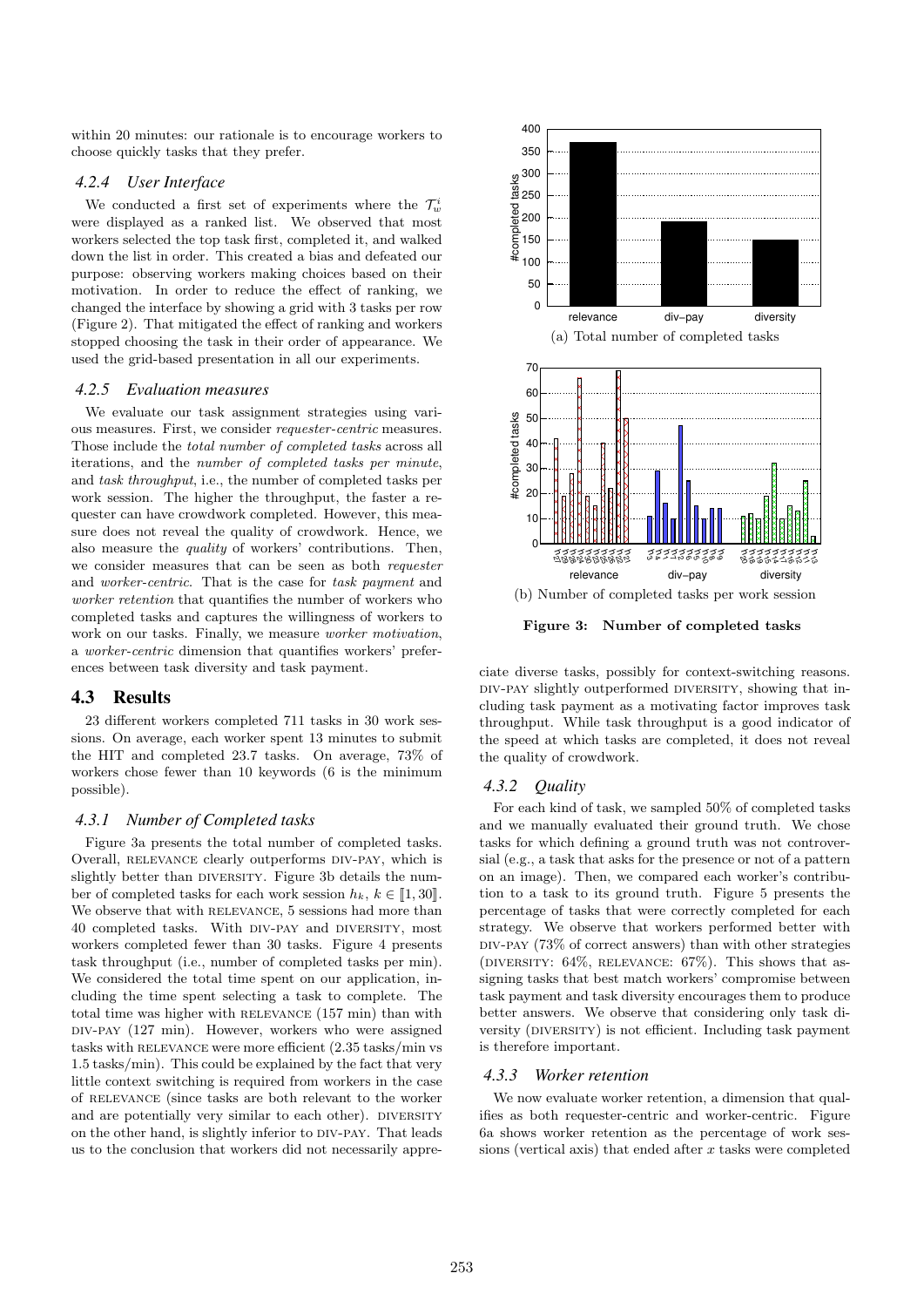



Figure 5: Evaluation of crowdwork quality

(horizontal axis). We find that workers stayed longer and completed more tasks when they were assigned tasks using relevance, hence this approach clearly outperforms divpay and diversity. Figure 6b supports this observation: more iterations were performed by workers with RELEVANCE. Although the number of completed tasks is roughly the same with all approaches on the first 2 iterations, this number fell quickly for DIV-PAY and DIVERSITY when  $i > 2$ . We also observe that div-pay has a better worker retention than diversity. A plausible explanation is that workers are most comfortable completing similar tasks in a row. Therefore, they stay longer. They are least comfortable completing tasks with very different skills and tend to leave earlier. However, given that the quality of crowdwork reaches its best with DIV-PAY, we can say that optimizing for task relevance alone does not provide the best outcome quality even if workers are retained longer in the system.

#### *4.3.4 Task Payment*

Task payment is the other measure that qualifies as both requester-centric and worker-centric. Indeed, both requesters and workers look for a fair treatment when it comes to compensation. Requesters look to obtain high-quality contributions at a reasonable rate, and workers expect to be adequately paid for their efforts. Figure 7 presents the total task payment and the average payment per completed task for each strategy. The total payment (Figure 7a) is greater with RELEVANCE than with other approaches. This could be expected given the number of completed tasks (Section 4.3.1). However, the average task payment (Figure 7b) is the



Figure 6: Worker retention and number of completed tasks per iteration.

greatest with div-pay. That is explained by the fact that div-pay is the only strategy that is payment-aware. Thus, it is likely to assign higher-paying tasks to workers that prefer task payment over task diversity.

#### *4.3.5 Workers' motivation*

We now turn to workers and study their motivation in detail. In order to make a fair comparison, we compute  $\alpha_w^i$ for each strategy and for each iteration  $i \geq 2$  (even if it is only used by DIV-PAY). Figure 8 shows the values of  $\alpha_w^i$ for each work session  $h_k, k \in 1...30$ . We omit session  $h_{13}$ (with DIVERSITY approach) where only 3 tasks were completed. We observe that in most work sessions,  $\alpha_w^i$  oscillates around 0.5. Given the definition of  $\alpha_w^i$ , this value indicates that most workers do not steadily favor task diversity over task payment. This is particularly observable on long work sessions in Figure 8a, where tasks were assigned using REL-EVANCE. Figure 9 shows the distribution of  $\alpha_w^i$ . It supports our observation: most workers do not make sharp choices. Most of the computed  $\alpha_w^i$  values (72%) are in the interval [0.3, 0.7], meaning that most workers do not favor task diversity over task payment, nor do they favor payment over diversity.

However, we do observe some sharp preferences for some workers. For instance, the worker in session  $h_2$  (Figure 8b) clearly favored high-paying tasks. She completed 1.6 different tasks at each iteration (maximum possible: 5) that have an average reward of \$0.11 (maximum possible reward: \$0.12). Hence, her  $\alpha_w^i$  was close to 0. Since she was assigned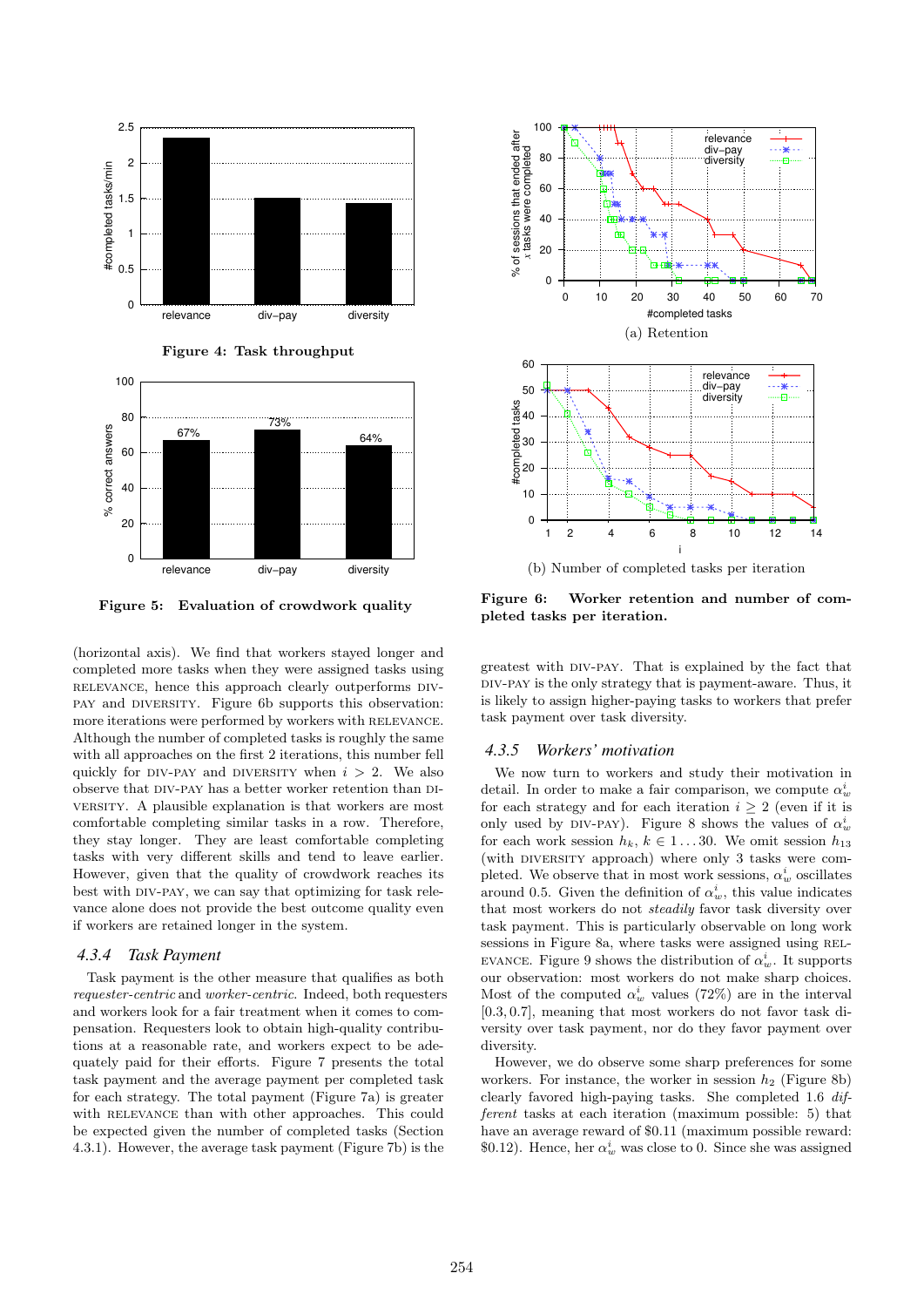

Figure 7: Task payment

tasks using div-pay, she received high-paying tasks. On the other hand, the worker in session  $h_{25}$  (Figure 8a) favored task diversity (her  $\alpha_w^i$  is close to 0.8). She completed 4.12 different tasks at each iteration, that paid \$0.05 on average. This shows that our formulation allowed to accurately capture workers' preferences between task diversity and task payment.

#### 4.4 Summary of Results and Discussion

We now summarize our results and provide a rationale for why different strategies prevail for different measures. Let us first consider requester-centric measures. We observe that RELEVANCE is the strategy that provides the best  $task$ throughput. This could be explained by the fact that RELevance requires less effort from workers than diversity and DIV-PAY. Indeed, since RELEVANCE is based on selecting tasks that best match a worker's profile and since a worker's profile is quite homogeneous, tasks recommended by RELEvance are quite similar to each other. Therefore, a worker does not do much context switching between tasks and is hence faster overall. We also observe that DIV-PAY slightly outperforms DIVERSITY on task throughput. That shows the importance of task payment as an incentive. Results are different if we consider *crowdwork quality*. DIV-PAY is the strategy that obtains the best quality, followed by RELevance. div-pay is the only strategy that is both adaptive and motivation-aware: this contributes to providing a better incentive to workers. Quality comes at a price though: DIVpay is the strategy where the average task payment among completed tasks is the highest and it does not provide the



Figure 8: Evolution of  $\alpha_w^i$  ( $h_k$  is k-th work session)



Figure 9: Distribution of  $\alpha_w^i$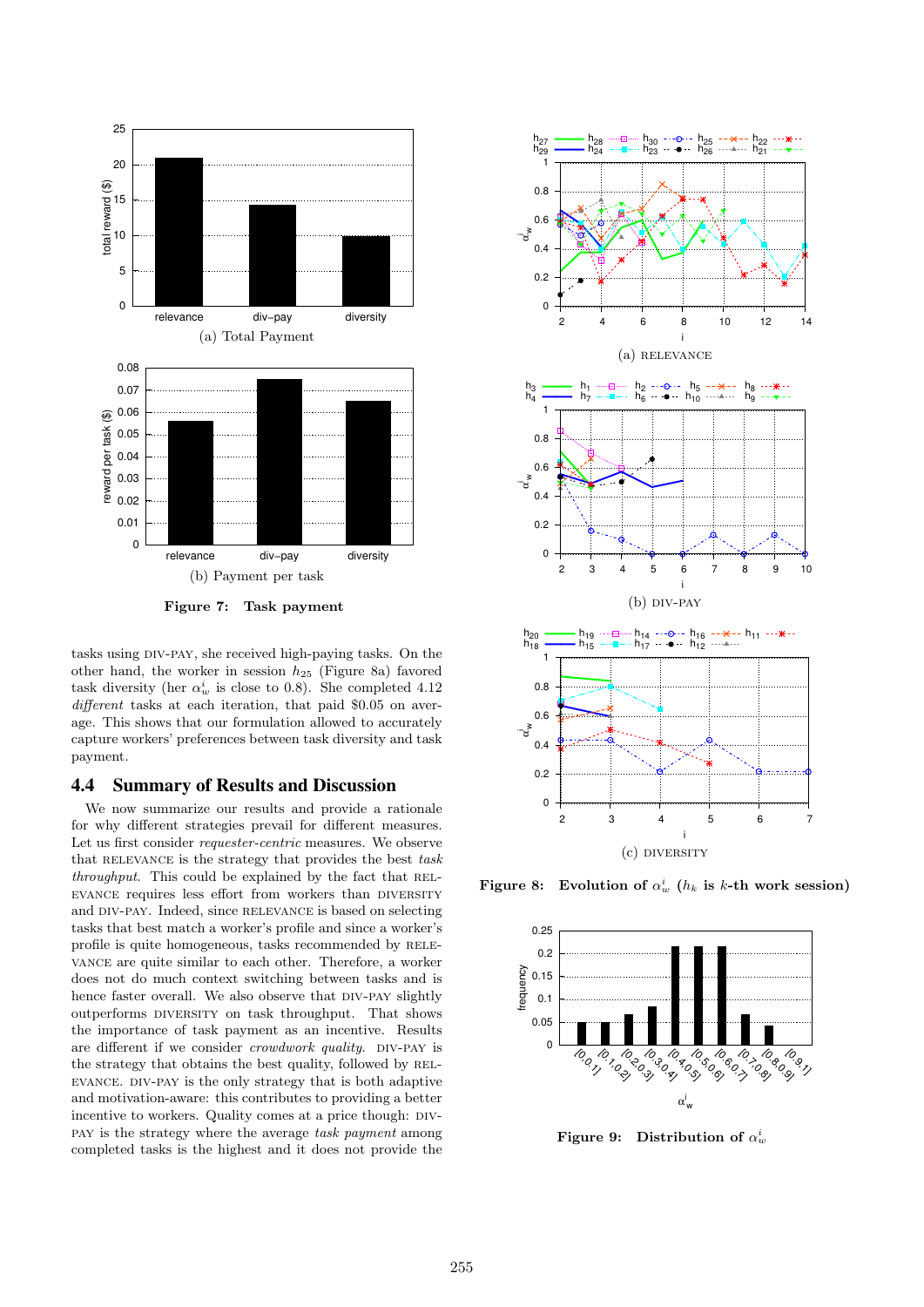highest task throughput (it is better than DIVERSITY but worse than RELEVANCE). Thus, depending on the platform, one should study trade-offs between these strategies when designing task assignment algorithms.

If we consider worker-centric measures, we observe that DIV-PAY is the best strategy for task payment since it rewarded workers higher. This could be expected since it is the only payment-aware strategy. However, worker retention is better with RELEVANCE. Workers performed longer work sessions with RELEVANCE than with other strategies. This finding is related to the fact that most workers do not have a clear preference for task diversity or task payment. They prefer tasks that match their interests and require fewer context switching, hence they did not necessarily stay longer when task diversity or task payment were favored (with DIV-PAY or DIVERSITY). We also observe *workers' mo*tivation and we notice that some workers carefully choose task diversity or task payment. In that case, we could accurately capture their preferences with appropriate  $\alpha_w^i$  values. That allowed DIV-PAY to slightly outperform DIVERSITY on both task throughput and worker retention.

## 5. RELATED WORK

*Task Assignment in Crowdsourcing.* Task assignment in crowdsourcing was largely studied. Previous studies notably include the design of adaptive algorithms, that focus on maximizing the quality of crowdwork [8, 17, 18, 29]. For instance, Fan et al. [8] leverage the similarity between tasks and the past answers of workers to design an adaptive algorithm that aims at maximizing the accuracy of crowdwork. Ho et al. [17] study an online setting, where the workers who are going to arrive on the platform have unknown skill. They design an algorithm where the skill level of sampled workers is observed and is leveraged to assign all other workers to tasks. None of these studies includes motivation factors in their model. Other investigations focused on dynamically adjusting the task reward [9, 11] so as to satisfy a deadline or a budget constraint. They modeled the willingness of a worker to choose a task as a task acceptance probability featuring task reward as a parameter. These studies do not focus on task assignment as workers self-appoint themselves to tasks and they do not include task diversity in their model. Recently, Rahman et al. [23] focused on assigning tasks to groups of diverse workers in collaborative crowdsourcing. Moreover, Wu et al. aim at finding sets of workers with diverse opinions [28]. None of those studies assigns diverse tasks to workers or includes motivation factors. Moreover, Rahman et al. [23] consider a setting which is not adaptive: task assignment does not leverage previous answers to improve the main objective.

*Motivating Workers.* A range of studies point out the importance of suitably motivating workers in crowdsourcing [2, 21, 22]. Obviously, reward is an important factor, and crowdsourcing platform should follow some guidelines that would solve wage issues [2]. Kittur et al. [21] underlines the interest of designing frameworks that include incentive schemes other than financial ones. In particular, they notice that a system should "achieve both effective task completion and worker satisfaction". Worker motivation was first studied in physical workplaces [14]. Recent studies [20] investigated the importance of 13 motivation factors for workers on Amazon Mechanical Turk. Although task payment remains the most important factor, Kaufmann et al. [20] point out that workers are also interested in skill variety or task autonomy.

Some efforts were driven towards experimenting motivation factors in crowdsourcing [5, 7, 25, 27]. In a recent study [7], Dai et al. inserted diversions in the workflow such that workers were presented with some entertainment contents between two task completions. Dai et al. showed that such a motivational scheme improved worker retention. Chandler and Kapelner [5] conducted experiments showing that workers perceiving the "meaningfulness" of task improved throughput without degrading quality. Another study [25] assessed the effect of extrinsic and intrinsic motivation factors. They demonstrated that workers were more accurate on meaningful tasks posted by a non-profit organization than on tasks posted by a private firm and less explicit about their outcome. This suggested that intrinsic factors help improve quality of crowdwork. Shaw et al. [27] assessed 14 incentives schemes and found that incentives based on worker-to-worker comparisons yield better crowdwork quality. None of the above studies leverages motivation factors to optimize task assignment, and thus they do not tackle the motivation-aware task assignment problem.

## 6. CONCLUSION AND FUTURE WORK

In this paper, we presented three different formulations of task assignment algorithms and compared three motivationaware task assignment strategies: RELEVANCE, DIVERSITY, and div-pay. Both relevance and diversity are based on matching tasks to a worker's interests, while div-pay relies on assigning tasks to workers based on their observed motivation. This work builds on the premise that workers may look for a balance between intrinsic motivation, modeled as task diversity, and extrinsic motivation, modeled as task payment.

In practice, our experiments show that different strategies prevail. RELEVANCE offers the best task throughput and worker retention since it requires less context switching for workers (i.e., all tasks are similar). DIV-PAY, however, has the best outcome quality, since it allows workers to achieve the best compromise between fun and compensation. This last observation is important as it confirms that even when workers are slower at executing tasks and when they spend less time on a platform, optimizing for their motivation impacts task outcome quality positively. There are also a few cases where DIV-PAY outperforms DIVERSITY on task throughput and worker retention, implying the need to account for payment in addition to diversity. Those are the cases of workers whose preference between diversity and payment are sharply expressed as they choose tasks to complete. Our results highlight the importance to understand the evolving motivation of workers on a crowdsourcing platform and the importance to measure both requester-centric and worker-centric dimensions.

In the future, we would like to investigate the possibility of making the platform transparent by showing to workers what the system learned about them and letting them pro